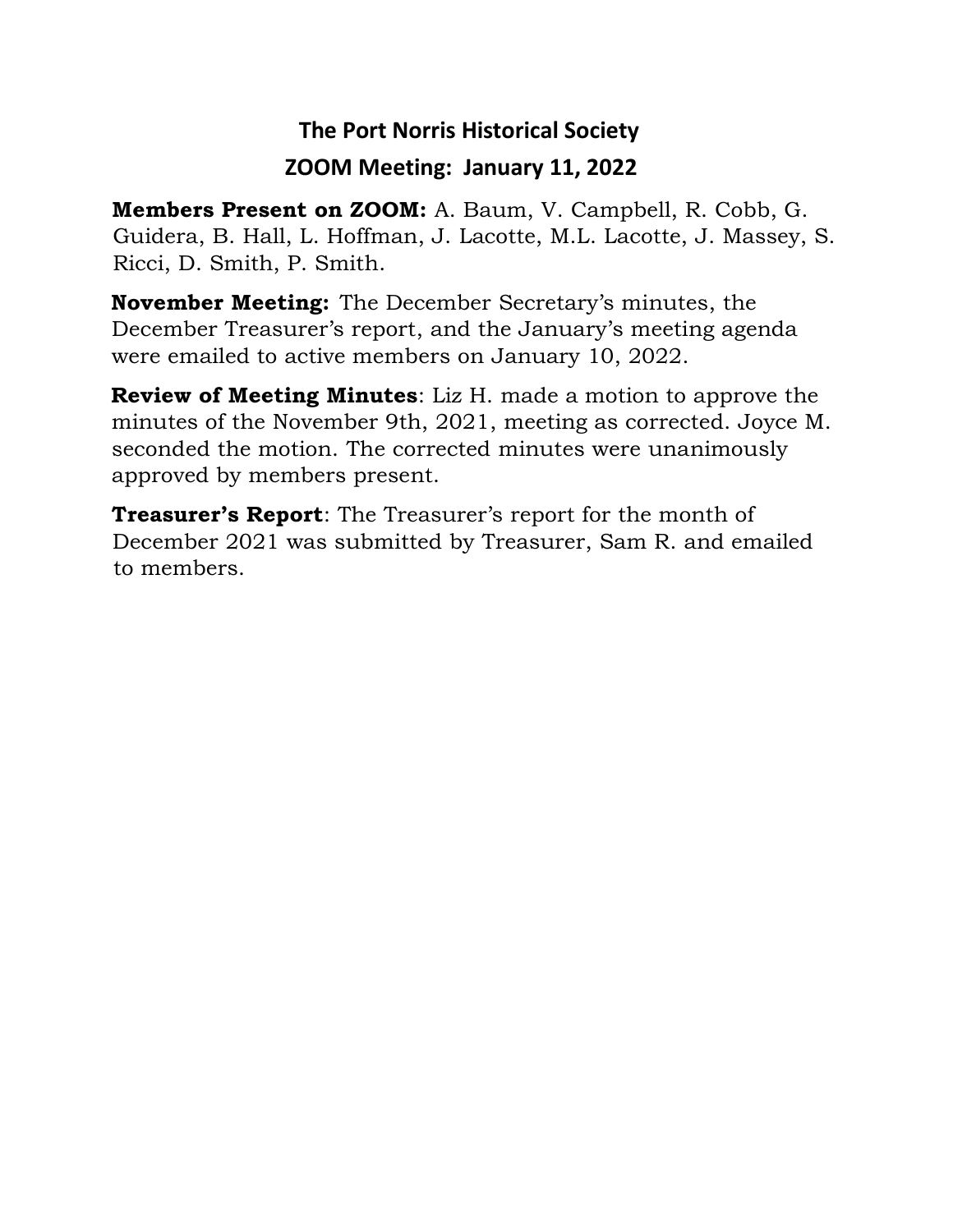**Alarm System Update** – Issues with the alarm system are finally corrected; a battery was replaced.

## **COMMITTEE REPORTS**:

**Membership:** Ginny reported a total of (75) members for the 2021 year. Ginny stated this is a revised count. Currently, in 2022, we have (45) members (30 paid members plus 15 honorary members).

**Correspondence**: Gloria G. stated two thank you notes were mailed for donations received. She questioned when to send cards for people who have passed away, most recently, Ethalinda Blackman and Drew Tomlin. It was decided it was not necessary to send sympathy cards. Rachel C. will note in our newsletters and add information to the "In Memoriam" pages.

**Collections:** Two glass front wooden display cabinets were recently donated and moved into the building. Joe and Mary Linda L. donated one in memory of Charles and Lena Hanby; the other was from an anonymous donor. Boni Kane, who donated the oak basket last month, also gave a carousel projector and screen to add to our collection. Liz H. also donated several items. Pat S. has a list of items on display in the downstairs rooms. Labels will be made for these items.

**Welcome**: Pat S. stated she is gathering more current materials to include in the bags distributed to new town residents. Please notify Pat or Faye if members know of any new family that has moved into town.

**New Trail Marker**: Ginny C. mentioned there is a new trail on the right side of North Avenue just beyond the Tabernacle Church if travelling out of town. Pat S. commented it is a circular trail that goes back towards the meadow. The new trail sign was erected by the Nature Conservancy.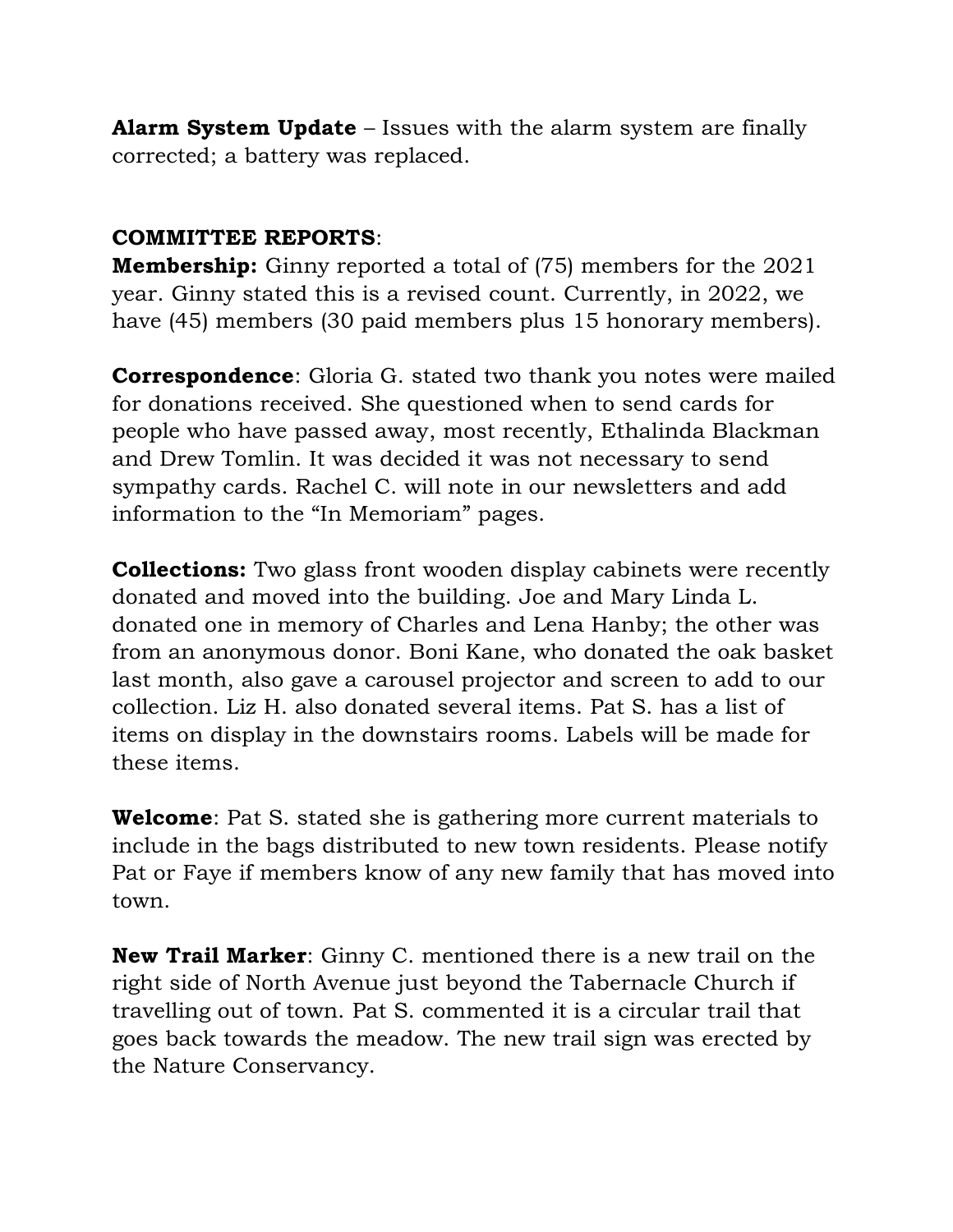**Building**: Dick S. reported that Custom Drywall has completed the repairs on the walls and ceilings in three rooms upstairs, adding an extra small room for no extra charge. He painted the ceilings, leaving extra paint for us to use. Painting the walls in these rooms will have to wait until the temperature warms up. Dick stated the floors will need to be painted also.

Dick ordered a new battery for the ceiling fans/light remotes.

The idea of having another window donation campaign to replace the upstairs windows was presented to members. Replacement windows would be installed in the rooms where work was just completed. Dick will get an estimate for the (6) windows. A plaque for each window donated would be placed in a shared area, possibly downstairs, for the public to view.

**Seed swap:** Rachel C. announced a tentative date of Saturday, January 22nd for the Seed Swap. There will be no planned activities, nor members of the Master Gardeners present this year. Packets of seeds will be displayed on tables for visitors to take. Masks will be required to enter the building. Rachel has volunteered to stay for the duration of the event. If there are seed packets remaining, Rachel will contact the Master Gardeners and the Citizens United groups to see if they would like to have the extras.

**Legends Awards**: Letters to Legends honorees are ready to be emailed to each Legend's contact person. Information includes a detailed menu, with the cost of the plated lunches. In addition, the following deadlines are stated in the letter:

> February  $8<sup>th</sup>$  - final date to receive list of guests March 5<sup>th -</sup> date to mail invitations April 5th - final date to receive RSVP cards April 16th - final lunch counts to NJ Motorsports Park

Once the Covid numbers decline, a meeting will be scheduled with the Motorsports Park catering representative.